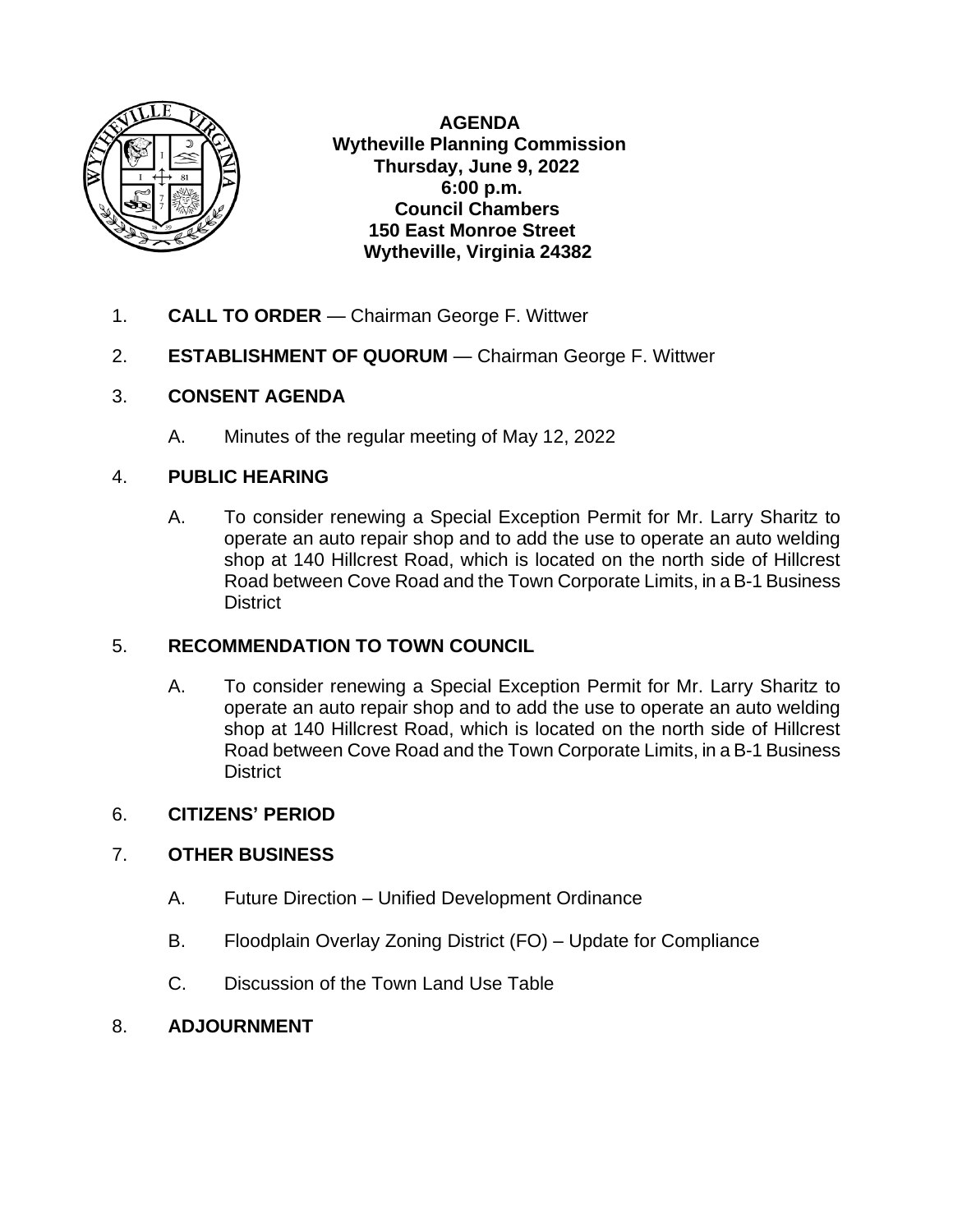#### **MINUTES OF THE REGULAR MEETING OF THE WYTHEVILLE PLANNING COMMISSION HELD IN THE COUNCIL CHAMBERS ON THURSDAY, MAY 12, 2022, AT 6:00 P.M.**

- Members present: George F. Wittwer, M. Bradley Tate, Cathy D. Pattison, John W. Jones, Jr., Bradford M. Litton, Lisa K. Anderson, David E. Schmidt
- Members absent: None
- Others present: Assistant Town Manager Elaine R. Holeton, Town Clerk Sharon G. Corvin, Chief Deputy Clerk Brandi N. Jones, Planning Director John Woods, Fred Riley, Jesse Ashburn, Sharon Hackler, Dennis Hackler, Del Crigger

### **RE: CALL TO ORDER, QUORUM**

Chairman Wittwer called the meeting to order and established that a quorum was present.

#### **RE: CONSENT AGENDA**

Chairman Wittwer presented the consent agenda consisting of the minutes of the regular meeting of April 14, 2022. He inquired of the Commission if there were any additions or corrections to the consent agenda or if there was a motion to approve the consent agenda, as presented. A motion was made by Mr. Jones and seconded by Ms. Anderson to approve the minutes of the regular meeting of April 14, 2022, as presented. Chairman Wittwer inquired if there was any discussion on the motion. There being none, the motion was approved with the following voting in favor and there being no opposition: For: George F. Wittwer, M. Bradley Tate, Cathy D. Pattison, John W. Jones, Jr., Bradford M. Litton, Lisa K. Anderson, David E. Schmidt. Against: None.

#### **RE: PUBLIC HEARING – SPECIAL EXEMPTION PERMIT – RILEY CONSTRUCTION, INC.**

Chairman Wittwer advised that the meeting constituted a public hearing (due notice having been given) to consider the request of Riley Construction Company, Incorporated for a Special Exception Permit to construct approximately 17,000 to 20,000 square feet of additional storage units located at 555 Peppers Ferry Road in a B-1 Business District. Planning Director Woods presented an overview of the area that is subject to construction and the changes that will need to be made to the area. He commented that one of the conditions regarding the existing Special Exception Permit is that there is no outdoor storage. Director Woods noted that metal drums, old tires and inoperable vehicles are on the site, which is a violation of the existing permit. Director Woods advised that the Commission has received a copy of the concerns from Mr. Bill Smith regarding the request for the permit. A discussion was held regarding an overview of the area subject to construction. Mr. Fred Riley addressed the Commission stating that his request does not violate the ordinance that Mr. Smith presented and follows the ordinance guidelines. Mr. Del Crigger with Riley Construction addressed the Commission and noted they have already removed the items that were violating the existing permit and he presented a letter of support from the Wytheville Redevelopment and Housing Authority. Further discussion was held, and Chairman Wittwer inquired if there were any other questions or comments. There being no others to address the Planning Commission on this matter, Chairman Wittwer declared the public hearing closed and proceeded with the agenda.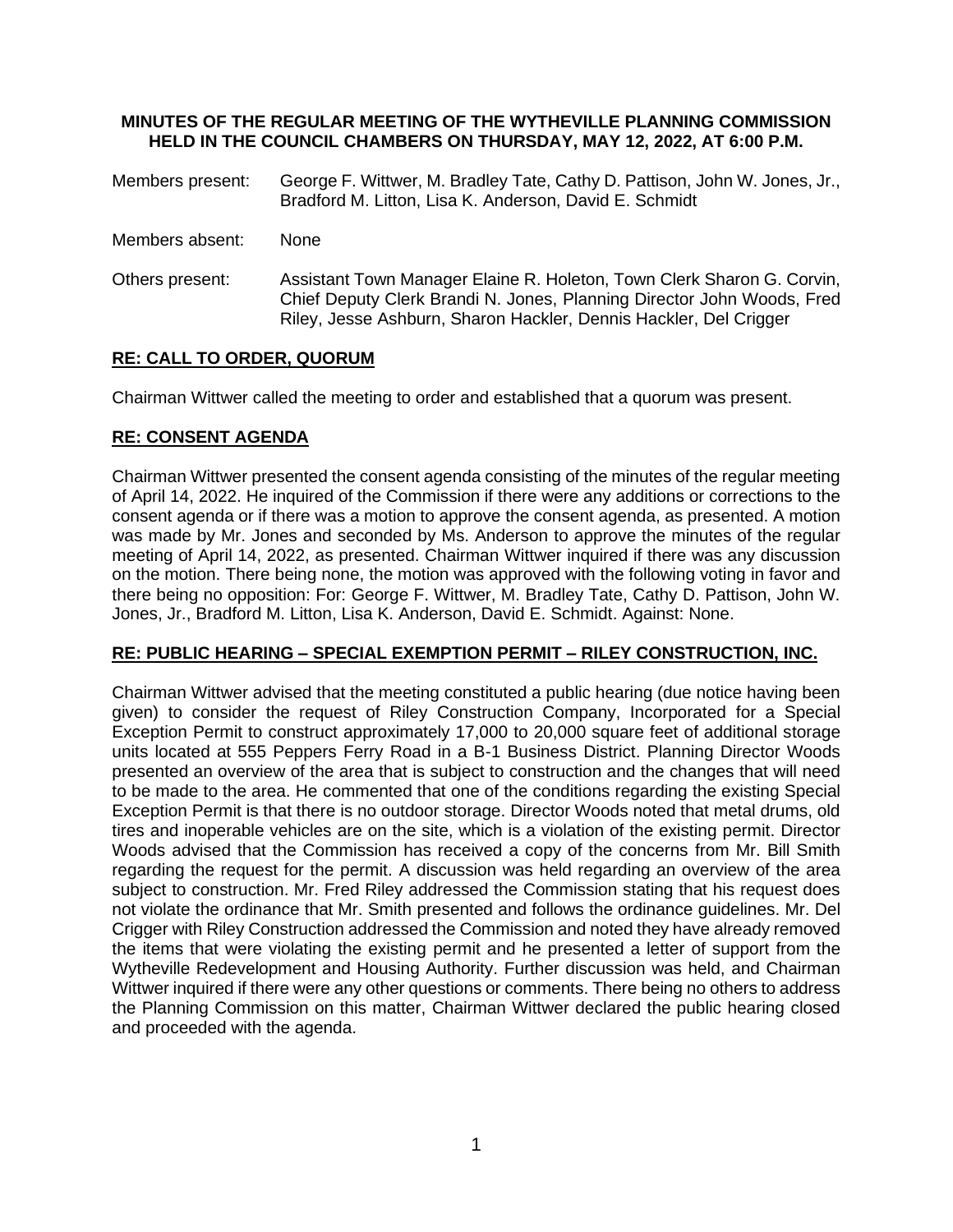#### **RE: RECOMMENDATION TO TOWN COUNCIL – SPECIAL EXCEPTION PERMIT**

Chairman Witter advised that the next agenda item is the recommendation to Town Council to consider the request of Riley Construction Company, Incorporated for a Special Exception Permit to construct 17,000 to 20,000 square feet of additional storage units on their property located at 555 Peppers Ferry Road, in a B-1 Business District. Chairman Witter inquired if there was any discussion. Director Woods advised that a recommendation should be made to the Town Council that existing trees on the backside of the property should not be cut and new trees should be planted between their property and Freedom Lane to comply with the regulations of the existing permit. A discussion was held regarding the Special Exception Permit request and screening options in regard to the expiring permit. A motion was made by Mr. Jones and seconded by Ms. Anderson to recommend to the Town Council to approve the request of Riley Construction Company, Incorporated for a Special Exception Permit to construct additional storage units, and that the existing trees on the backside of the property should not be cut down and new trees need to be planted between Freedom Lane and the Wytheville Redevelopment and Housing Authority property. Chairman Wittwer inquired if there was any discussion on the motion. There being none, the motion was approved with the following results, by roll call vote: For: George F. Wittwer, Cathy D. Pattison, John W. Jones, Jr., Bradford M. Litton, Lisa K. Anderson, David E. Schmidt. Against: M. Bradley Tate.

#### **RE: PUBLIC HEARING – AMENDMENT OF THE ZONING ORDINANCE- SOLAR ENERGY FACILITIES**

Chairman Wittwer advised that the meeting constituted a public hearing (due notice having been given) to consider amending the Zoning Ordinance to include regulations regarding Solar Energy Facilities. Director Woods stated that there have been several inquiries from solar facility operators regarding the requirements within town. He advised that the current ordinance does not specifically address Solar Energy Facilities. Director Woods noted that the ordinance does allow for certain public utility structures that could pertain to this matter. He commented that amending the ordinance will directly address the use of these facilities. Chairman Wittwer inquired if anyone would like to address the Commission during this public hearing. There being none, Chairman Wittwer declared the public hearing closed.

#### **RE: RECOMMENDATION TO TOWN COUNCIL – SOLAR ENEGY FACILITIES**

Chairman Wittwer advised that the next item on the agenda is the recommendation to Town Council to consider amending the Zoning Ordinance to include regulations regarding Solar Energy Facilities. Chairman Wittwer if there was any discussion regarding Solar Energy Facilities. Mr. Schmidt inquired what the regulations would be for the Solar Energy Facilities. Director Woods advised that the regulations would include what kind of facility is allowed within different Zoning Districts. Mr. Litton inquired if the Town has received any feedback from any landowners or solar facility operators. Director Woods advised that Town staff has been approached by one company that is interested in the landfill site for a Solar Energy Facility, however, the environmental close out has not been completed. A motion was made by Ms. Anderson and seconded by Mr. Jones to recommend to the Town Council to amend the Zoning Ordinance to include regulations regarding Solar Energy Facilities. Chairman Wittwer inquired if there was any discussion on the motion. There being none, the motion was approved with the following voting in favor and there being no opposition, by roll call vote: For: George F. Wittwer, M. Bradley Tate, Cathy D. Pattison, John W. Jones, Jr., Bradford M. Litton, Lisa K. Anderson, David E. Schmidt. Against: None.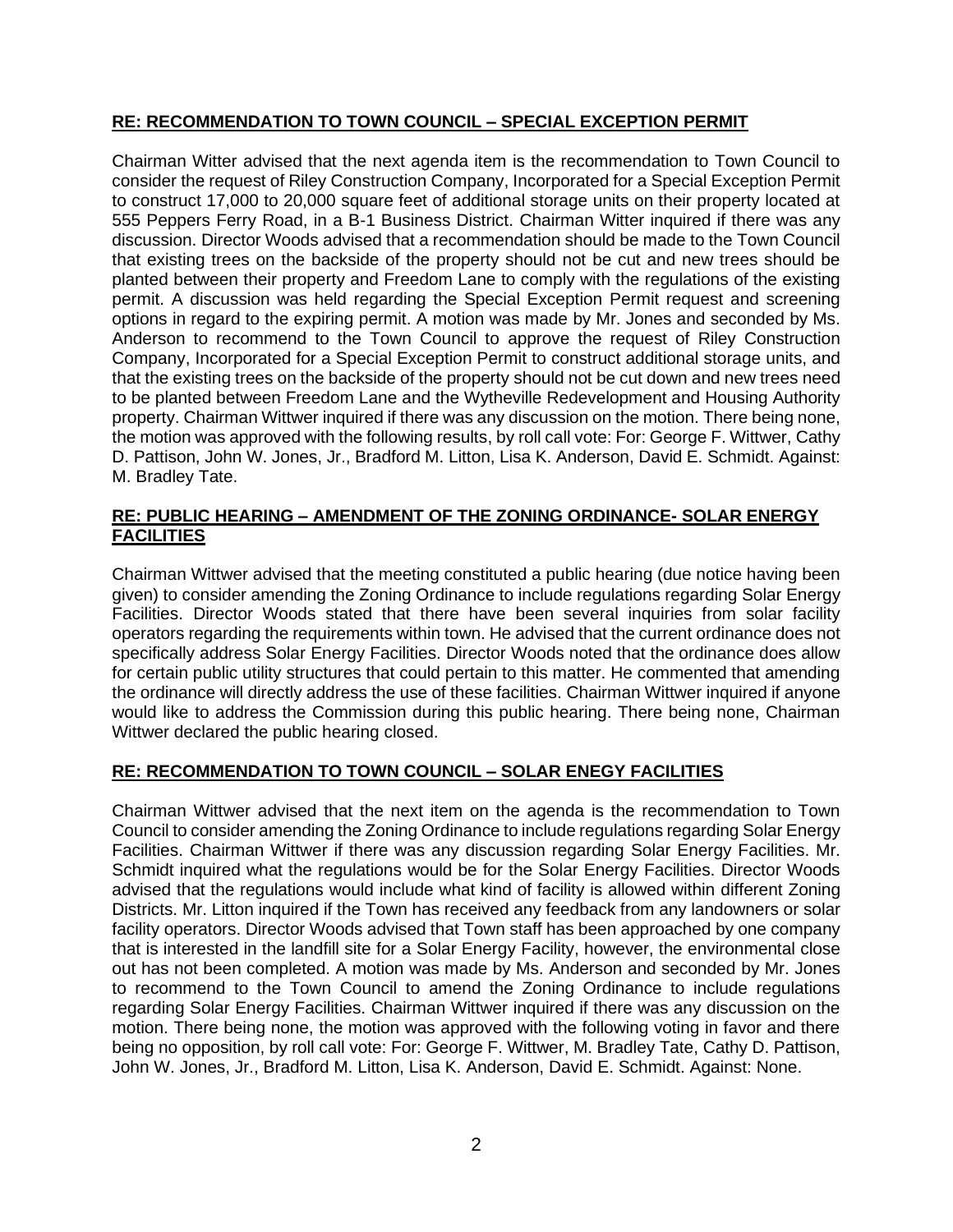### **RE: PUBLIC HEARING – AMENDMENT OF THE ZONING ORDINANCE – SIGN ORDINANCE**

Chairman Wittwer advised that the meeting constituted a public hearing (due notice having been given) to consider amending the Zoning Ordinance to repeal and replace the current Sign Ordinance. Director Woods advised that Virginia State Code has changed the guidelines prohibiting content based regulations for signage. He stated the current Sign Ordinance will need to be repealed and replaced to meet the new State guidelines. Director Woods noted that Mr. Bill Smith expressed concerns about the elimination of new billboards and expressed that a study has not been conducted regarding billboards. He stated that there are 44 billboards within town limits, and construction permits have been given to construct two new billboards on East Main Street. Director Woods advised that, currently, 16 percent of the existing billboards in town are vacant. A brief discussion was held regarding the amendment of the Zoning Ordinance to repeal and replace the Sign Ordinance. Chairman Wittwer inquired if anyone would like to address the Commission during this public hearing. There being none, Chairman Wittwer declared the public hearing closed.

#### **RE: RECOMMENDATION TO TOWN COUNCIL – SIGN ORDINANCE**

Chairman Wittwer advised that the next item on the agenda is the recommendation to Town Council to consider amending the Zoning Ordinance to repeal and replace the current Sign Ordinance. A motion was made by Mr. Jones and seconded by Ms. Anderson to recommend to Town Council to amend the Zoning Ordinance to repeal and replace the current Sign Ordinance. Chairman Wittwer inquired if there was any discussion on the motion. There being none, the motion was approved with the following voting in favor and there being no opposition, by roll call vote: For: George F. Wittwer, M. Bradley Tate, Cathy D. Pattison, John W. Jones, Jr., Bradford M. Litton, Lisa K. Anderson, David E. Schmidt. Against: None.

#### **RE: OTHER BUSINESS**

- A. Annual Review of Special Exemption Permits: Chairman Wittwer stated that the next agenda item is the annual review of several Special Exemption Permits.
	- 1. Thomas and Tina Cline: Chairman Wittwer stated that the Clines sold their property in October of 2021 and specified that the Special Exception Permit was not transferrable. He noted that at the time of inspection, livestock is still grazing on the property. Director Woods advised that the new property owner showed a willingness to apply for a new permit. Ms. Sharon Hackler addressed the Commission stating that she recently bought property near this location and she does not have an issue with the new owner receiving the permit. She noted that the property is now for sale and inquired if the new owners are aware of the permit and if it is transferrable. Ms. Hackler advised that the property is listed as A-1 Agricultural and that is not correct. Further discussion was held on this matter, and Director Woods noted that the new owners would need to apply for a Special Exception Permit.
	- 2. Commonwealth of Virginia, Department of General Services, Surplus: Chairman Wittwer stated that the permit for the Department of General Surplus is presumed to be vacated due to the closing and relocation of the store. A motion was made by Mr. Jones and seconded by Mr. Litton to discontinue the Special Exemption Permit for the Commonwealth of Virginia, Department of General Services, Surplus. Chairman Wittwer inquired if there was any discussion on the motion. There being none, the motion was approved with the following voting in favor and there being no opposition,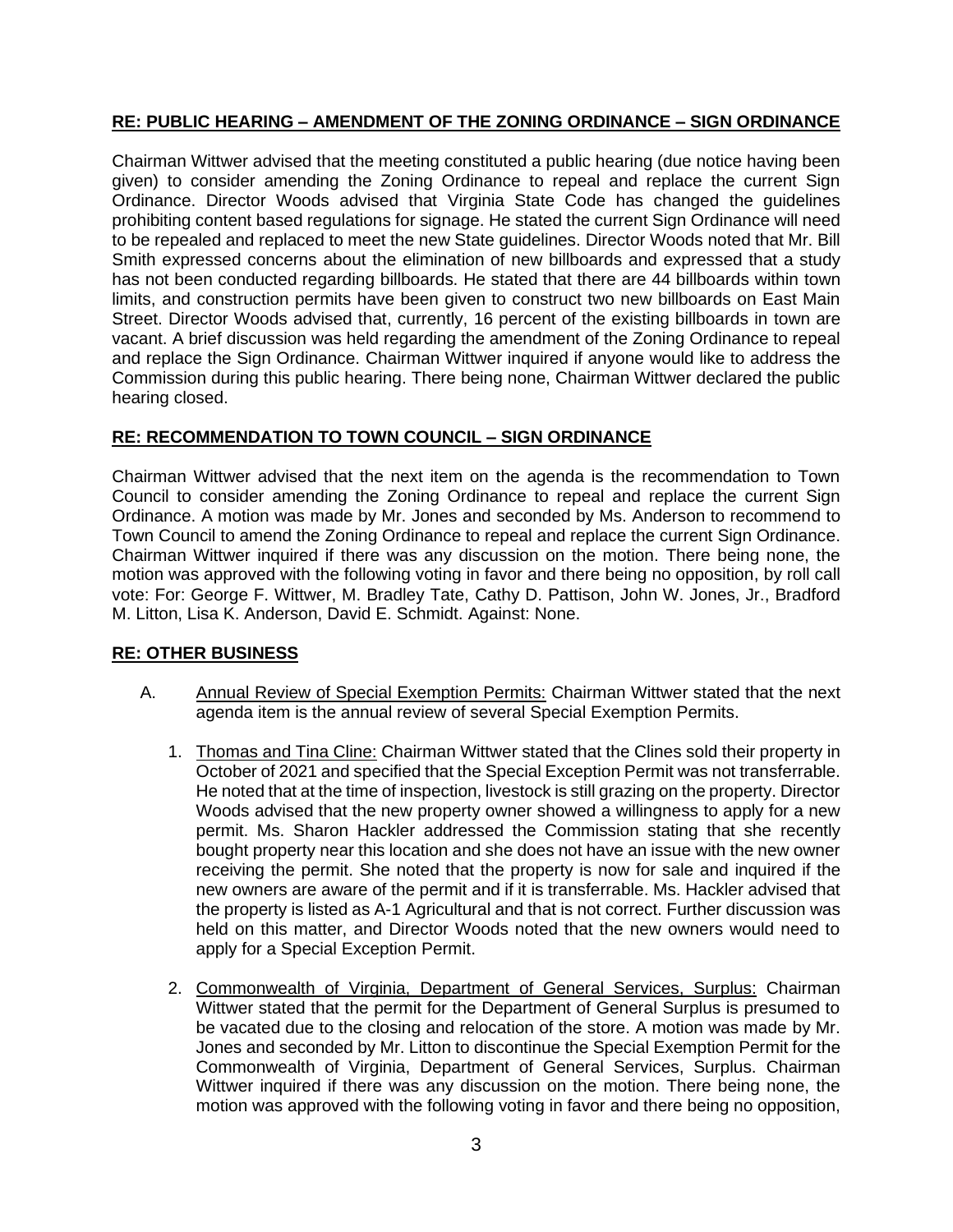by roll call vote: For: George F. Wittwer, M. Bradley Tate, Cathy D. Pattison, John W. Jones, Jr., Bradford M. Litton, Lisa K. Anderson, David E. Schmidt. Against: None.

- 3. Brad Litton: Chairman Wittwer advised that there have been no complaints about the facility since the last annual review. He noted that there has been no change to the size of the structures or use patterns on the site since the last inspection. A motion was made by Mr. Jones and seconded by Mr. Tate to continue the Special Exemption Permit for Mr. Brad Litton. Chairman Wittwer inquired if there was any discussion on the motion. There being none, the motion was approved with the following voting results: For: George F. Wittwer, M. Bradley Tate, Cathy D. Pattison, John W. Jones, Jr., Lisa K. Anderson, David E. Schmidt. Against: None. Abstentions: Bradford M. Litton.
- 4. Wytheville (Wytheville) WMC, LLC Petco: Chairman Wittwer stated that there have been no complaints regarding the Petco facility, and the store was clean upon inspection. He advised that Petco indicated that they had a contract for veterinary services, and plans are now in place to provide limited veterinary services per the conditions of the Special Exception Permit, two days per month. A motion was made by Mr. Jones and seconded by Ms. Anderson to continue the Special Exemption Permit for Wytheville (Wytheville) WMC, LLC (Petco). Chairman Wittwer inquired if there was any discussion on the motion. There being none, the motion was approved with the following voting in favor and there being no opposition: For: George F. Wittwer, M. Bradley Tate, Cathy D. Pattison, John W. Jones, Jr., Bradford M. Litton, Lisa K. Anderson, David E. Schmidt. Against: None.
- 5. Chris Umberger: Chairman Wittwer stated that Chris Umberger makes cast concrete agricultural products, and there have been no complaints since the last annual review, however, maintenance and mowing at the site seem to be in violation of the Town's Mowing Ordinance. A brief discussion was held regarding the violation of the Mowing Ordinance. Director Woods stated he will refer this matter to the Director of Publics Works Chris Peeples. A motion was made by Mr. Litton and seconded by Mr. Jones to continue the Special Exception Permit for Chris Umberger, and to ask Town staff to enforce the mowing requirements. Chairman Wittwer inquired if there was any discussion on the motion. There being none, the motion was approved with the following voting in favor and there being no opposition: For: George F. Wittwer, M. Bradley Tate, Cathy D. Pattison, John W. Jones, Jr., Bradford M. Litton, Lisa K. Anderson, David E. Schmidt. Against: None.
- 6. Loretto Historic Mansion: Chairman Wittwer stated that this property conducts indoor activities, although, COVID-19 has limited the number of functions at this venue, but the property has been in compliance with the conditions of the Special Exception Permit. A motion was made by Mr. Jones and seconded by Mr. Schmidt to continue the Special Exception Permit for the Loretto Historic Mansion. Chairman Wittwer inquired if there was any discussion on the motion. There being none, the motion was approved with the following voting in favor and there being no opposition: For: George F. Wittwer, M. Bradley Tate, Cathy D. Pattison, John W. Jones, Jr., Bradford M. Litton, Lisa K. Anderson, David E. Schmidt. Against: None.
- 7. US Cellular: Chairman Wittwer stated that US Cellular operates a cell phone tower and flagpole and appears to be in compliance with the conditions of the Special Exception Permit. A motion was made by Vice-Chairman Tate and seconded by Mr.